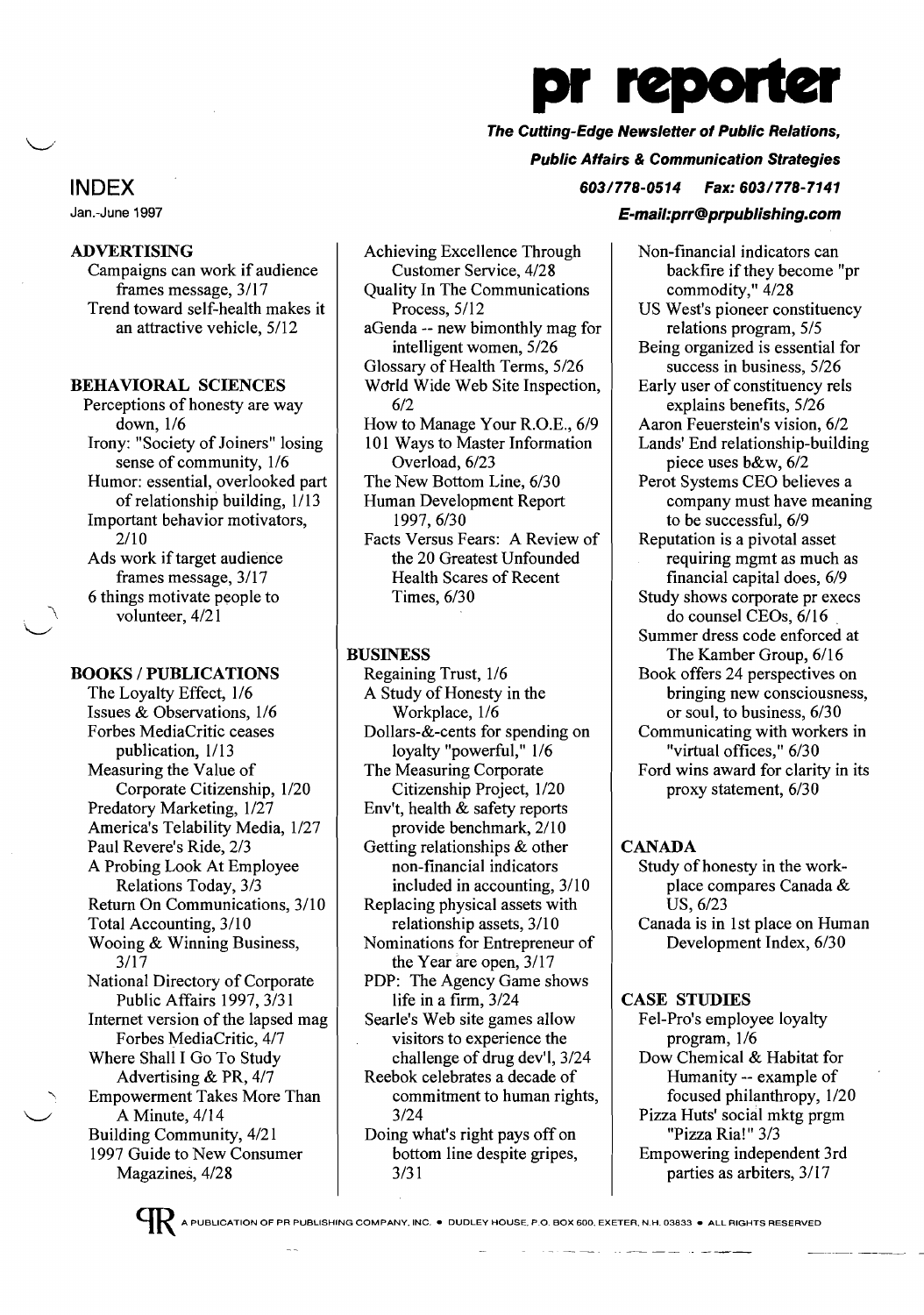Born-to-Read partners libraries & healthcare providers, 3/31 An employee com'n program that motivates behavior, 4/28 US West's pioneer constituency relations program, 5/5 Aaron Feuerstein believes employees are assets, 6/2 Lutheran Brotherhood enlists upcoming generation to lobby its position, 6/9 Rock 'N Read reaches parents of newborns, builds relships with local schools, 6/16

Building a Presence for Science builds relships l-on-l, 6/23

#### **COMMUNICATIONS**

Is business card trend in com'n? 1/20 Effective com'ns scale, 1/27 1997 Senior Media Dir, 1/27 Developing strategic com'ns plan builds understanding among mgrs about importance of function, 2/3 Com'ns process model, 2/3 UTenn alumni assn's fund appeal uses symbolic com'n, 2/3 People who talk to a lot of people put topics on others' agendas, 2/3 Follow-up questionnaires track info transfer,  $2/10$ Another way to think about relationships & their impact, 2/10 Symbolic com'n; new sec'y of state shows how, 2/17 Bill Gates agrees face-to-face is vital, 2/17 Changing view of com'n & media: no distinction between internal & external media, 2/24 Some tips for conflict mgmt, 2/24 Pro side of the voice mail argument, 2/24 PR's role in motivating frontliners -- a review, 3/3 How will we earn trust in cyberspace? 3/3 Getting relationships & other non-financial indicators included in accounting,  $3/10$ 

LANL links with schls & comty to monitor radiation, 3/17

Com'n tips for presentations; suggestions for overcoming nervousness, 3/17

Ad campaigns work if target audience frames message, 3/17 Games = doing: an effective

- learning technique, 3/24 Reebok celebrates a decade of
- commitment to human rights, 3/24

Best-practices study pinpoints effective com'ns approaches, 3/31

Corporate Communications Benchmark - 1997, 3/31 A positive voice about voice mail, 4/7

Visual language = words + images + shapes in a single com'n unit, 5/19

Some instruments of com'n, 6/9 Rock 'N Read reaches parents of newborns, builds relships

with local schools, 6/16 Building a Presence for Science builds relships l-on-l, 6/23

Ford wins award for clarity in its proxy statement, 6/30

#### **COMMUNITY RELATIONS**

Irony: "Society of Joiners" losing sense of community, 1/6

The Measuring Corporate Citizenship Project, 1/20 Pizza Hut's Pizza Ria! builds customer base & comty goodwill, 3/3

LANL links with schls & comty to monitor radiation, 3/17

Born-to-Read partners libraries & healthcare providers, 3/31

Comty = relationships to the Nth power, 4/21

US West's pioneer constituency relations program, 5/5

Early user of constituency rels explains its benefits, 5/26 Awards for Excellence in Corp Community Service seeks outstanding corp employee volunteer programs, 5/26

Lutheran Brotherhood enlists upcoming generation to lobby its position, 6/9 Comty relations is food for the soul of the org'n, 6/9 Rock 'N Read reaches parents of newborns, builds relships with local schools, 6/16

#### **COMPUTERS/TECHNOLOGY**

Survey of people who go on-line to receive news, 1/13 Opinions on "new" media, 1/13 Lost productivity due to playing computer games at work, 1/20 Feelings about voice mail, 1/27 Web hasn't caught on for stock info, study finds, 2/10 Interactive software program automates the crisis mgmt process, 2/10 "How I feel about voice mail," 2/10 Frequent users of car phones have more accidents, 2/17 'Bill Gates agrees face-to-face is vital, 2/17 Pro side of the voice mail argument, 2/24 How will we earn trust in cyberspace? 3/3 Source of crisis mgmt info on the Internet, 3/17 Searle's Web site games allow visitors to experience challenge of drug dev'l, 3/24 E-mail has become rich source of evidence in lawsuits, 3/24 Best-practices study pinpoints effective com'ns approaches, 3/31 Internet version of the lapsed mag Forbes MediaCritic, 4/7 A positive voice about voice mail, 4/7 Is the promise of the paperless office plausible? 4/21 Reliability of Internet questioned,  $5/26$   $\qquad \qquad \begin{array}{c} \begin{array}{c} \begin{array}{c} \end{array}\\ \end{array} \end{array}$ WWW Site Inspection, 6/2 Environment News Service accidentally spams potential customers, 6/16

Jan.-June 1997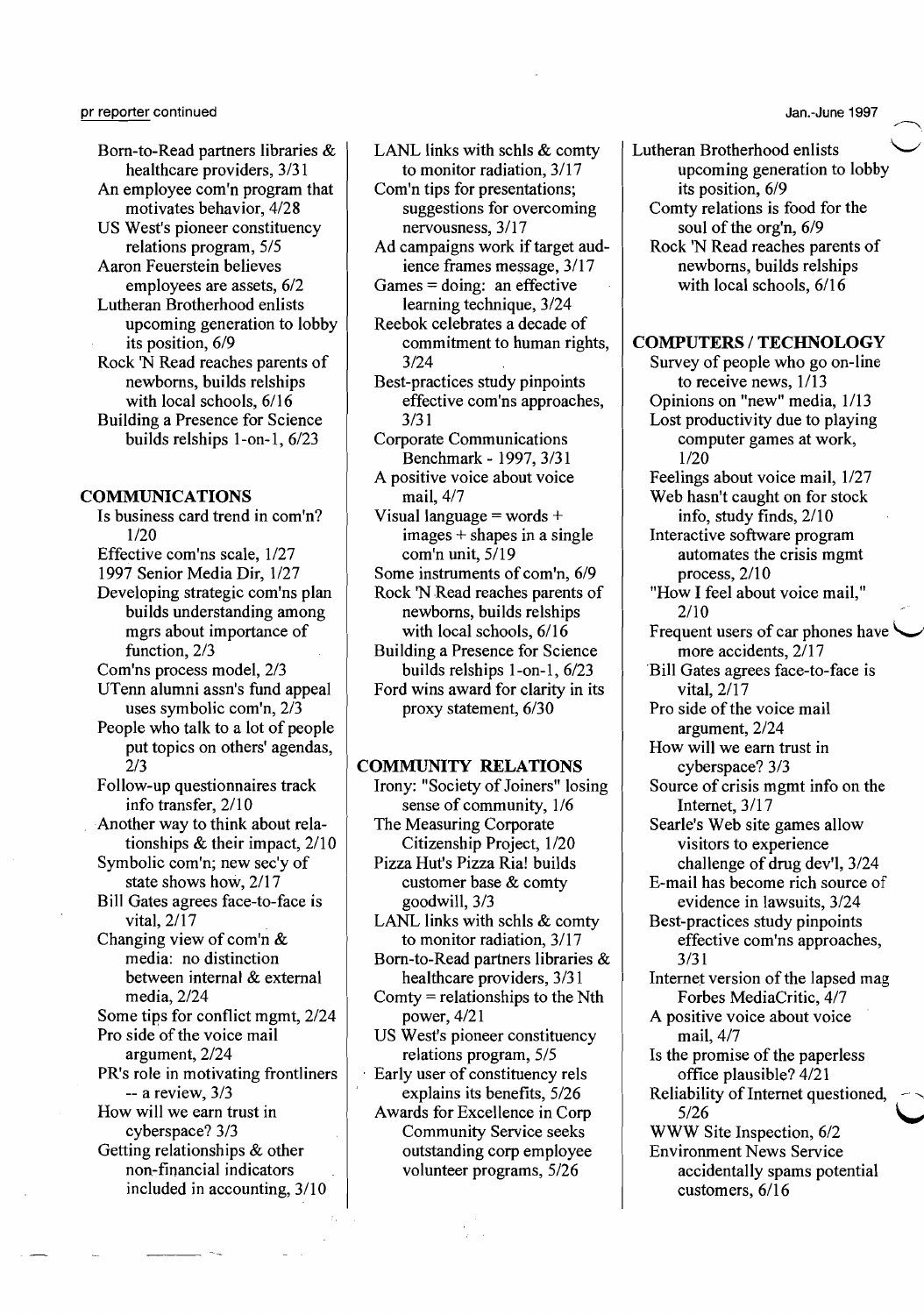Resource guide to pr profession launched on the Web, 6/16 Time spent with e-mail rising; overcoming overload, 6/23

# CONSUMER AFFAIRS/ CUSTOMER RELATIONS

New compact w/employees can impact all stakeholders, 1/6 Dollars-&-cents for spending on loyalty "powerful," 1/6 Customer satisfaction reigns at Ritz-Carlton Hotels, 1/27 What shoppers dislike most about shopping,  $2/3$ Nordstrom brings mammography center inside stores, 2/3 The gold card strategy, 2/10 Lechmere does media training to sensitize staff regarding customer rels,  $2/10$ Automatic computer reminders are behavior info for dealing with customers,  $2/10$ J.D. Power surveys rank customer delight, 2/17 Continental Airlines goes from bottom to top in customer satisfaction survey, 2/17 PR's role in motivating frontliners -- a review, 3/3 Pizza Hut's Pizza Ria! builds customer base & community goodwill, 3/3 Searle's Web site games allow visitors to experience the challenge of drug dev'l, 3/24 The psychology of customer delight & pr's role in it, 4/14 Designing a customer delight program, 4/14 Cos. with superior customer svc invest up to 2% of gross sales in svc education, 4/28 Lands' End relship-building piece uses b&w effectively, 6/2

## CRISIS MANAGEMENT/ COMMUNICATION

Software program automates crisis mgmt, 2/10 Source of crisis mgmt info on the Internet, 3/17

What to do when you're targeted by magazine tv shows, 5/12 Facts Versus Fears: A Review of the 20 Greatest Unfounded Health Scares of Recent Times, 6/30

# **DEMOGRAPHICS**

Northeast most dishonest region ofUS? 1/6 People with disabilities are newest, largest, fastest-growing minority, 4/7

# **ECONOMICS**

Web hasn't caught on for stock info, study finds, 2/10

## EDUCATION

LANL links with schls & comty to monitor radiation, receives transparent com'n, 3/17 Rock 'N Read reaches parents of newborns, builds relships with local schools, 6/16 Building a Presence for Science builds relships l-on-I, 6/23

#### EMPLOYEE RELATIONS

New compact w/employees can impact all stakeholders, 1/6 Johnson & Johnson's Balancing Work & Family Program, 1/6 Fel-Pro's employee loyalty program, 1/6 Fundamental change in how people connect w/org'ns, 1/6 Corporate citizenship & employees, 1/20 Goals for invigorating sagging employee morale, 1/20 Performance evaluations, an opportunity to provide a substitute for willpower, 2/10 PR's role in motivating frontliners -~ a review, 3/3 prr's book on employee relationships, 3/3 PDP: The Agency Game shows life in a firm, 3/24

How to get senior managers trusted by employees, 4/21 An employee com'n program that motivates behavior, 4/28 President's Summit for America's Future pushes support for employee volunteerism, 4/28 Study shows org'ns aren't utilizing brainpower of employees, 5/12 Conference Board study shows value of volunteerism, 5/19 Mgrs resistance keeps internal com'n programs l-way, 5/19 Aaron Feuerstein believes employees are assets, 6/2 Perot Systems CEO believes a company must have meaning to be successful, 6/9 Summer dress code enforced at The Kamber Group, 6/16 Study of honesty in the workplace, Canada & US compared, 6/23 Communicating with workers in "virtual offices," 6/30

#### **ETHICS**

A Study of Honesty in the Workplace, 1/6 Study of honesty in the workplace compares Canada & US, 6/23

#### **FINANCIAL/** INVESTOR RELATIONS

Compact with employees can impact all stakeholders, 1/6 Dollars-&-cents for spending on loyalty "powerful," 1/6 Getting relationships & other non-financial indicators included in accounting,  $3/10$ Best-practices study pinpoints effective com'ns approaches, 3/31 New aggressive strategies are effective in IR, 4/21 Non-financial indicators can backfire if they become "pr commodity," 4/28 Reputation requires as much

mgmt as financial capital, 6/9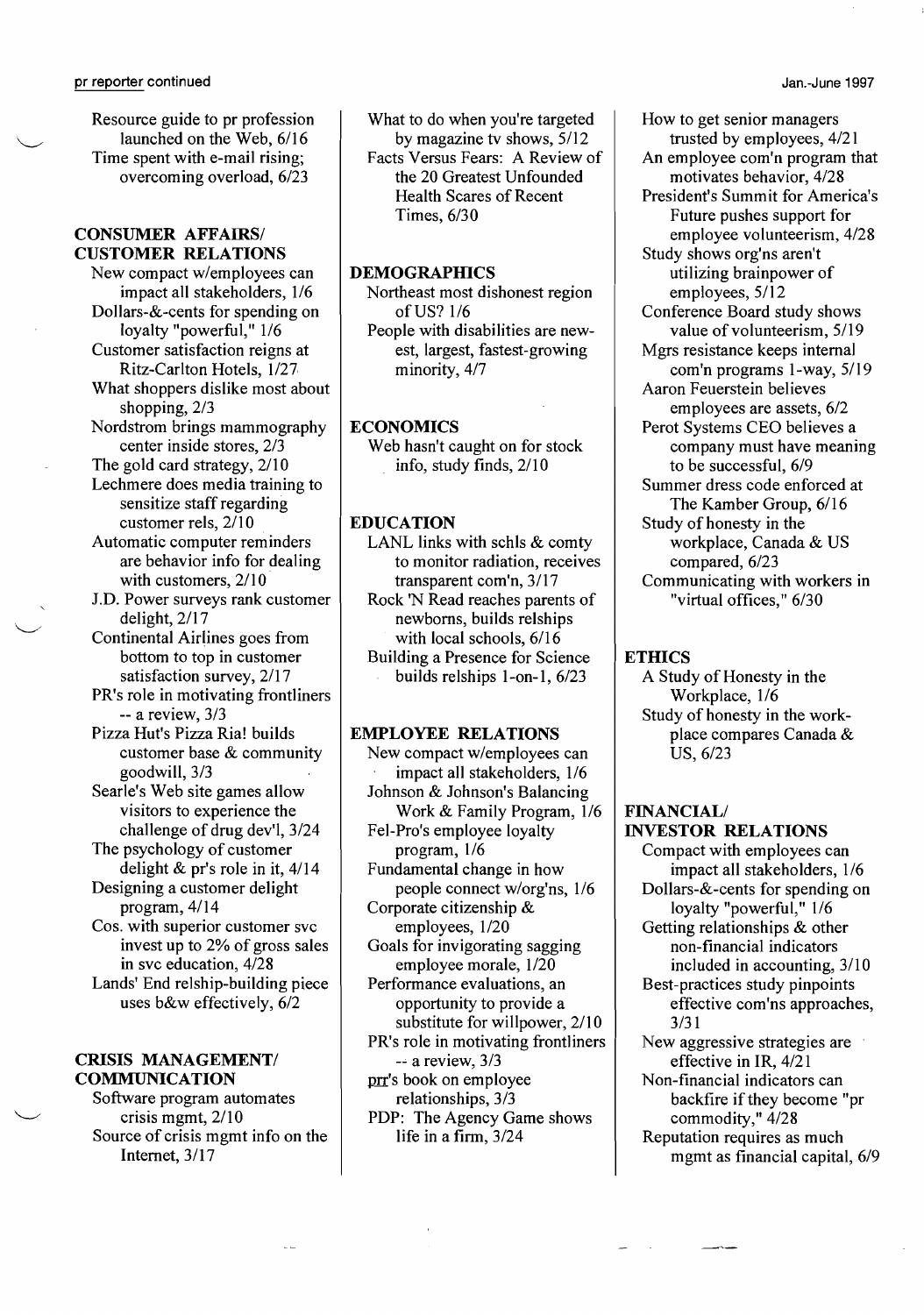## FORECASTING

Perceptions or facts on the millennium? 1/13 Renesch on the role of spirit in the future of business, 6/30

# FUNDRAISING

UTenn alumni assn's fund appeal uses symbolic com'n,  $2\sqrt{3}$ 7-part video on grassroots fundraising, 2/17

#### **GOVERNMENT**

Perceptions of honesty are way down, 1/6 Symbolic com'n; new sec'y of state shows how, 2/17 Lutheran Brotherhood enlists

upcoming generation to lobby its position, 6/9

### GRAPHICS / PRINTING

Is business card trend in com'n, 1/20

Visual language = words + images + shapes in a single com'n unit, 5/**NAb** 

Lands' End relationship-building piece uses b&w, 6/2

## **HEALTHCARE**

Nordstrom brings mammography ctr inside stores, operated by local healthcare providers, 2/3

Lifestyle research vital in building relationships; survey of pediatricians is example, 2/24

Born-to-Read partners libraries & healthcare providers, 3/31 Trend toward self-health makes

adv'g attractive vehicle, 5/12 Disadvantages of managed care

plans, 5/26 Glossary of Health Terms, 5/26 Facts Versus Fears: A Review of the 20 Greatest Unfounded

Health Scares of Recent Times, 6/30

# **HIIMOR**

Humor: essential, overlooked part of relationship building, 1/13

#### JOURNALISM

Loss of one media-criticism source raises call for another, 1/13 Food Lion v. ABC Verdict being attacked by journalists, 2/3 Journalists are not prepared to cover the key issues, 4/21

#### LANGUAGE

"Soccer mom" is '96 word of the year, 1/20 Metaphors & allegories still work well, 5/19 Visual language  $=$  words  $+$ images + shapes in a single com'n unit, 5/19 Ford wins award for clarity in its proxy statement, 6/30

# LAW

E-mail has become rich source of evidence in lawsuits, 3/24

## LEADERSHIP

First of the year issue: Regaining Trust, 1/6

Complex thinking needed; requires return of reading, 2/17

Leadership requires tenacity, courage & faith, 2/17

To be trusted by others you must trust, 4/21

Renesch on the role of spirit in the future of business, 6/30

#### MANAGEMENT

First of the year issue: Regaining Trust, 1/6 Curley & Pynn's 4 steps to professional success, 2/3 Env't, health & safety reports provide benchmark, 2/10 Some tips for conflict mgmt, 2/24 Example of triggering event, 3/3

PDP: The Agency Game shows life in a firm, 3/24 PR's role in empowerment, 4/14 Mgrs' resistance keeps internal com'n programs l-way, 5/19

#### MARKETING

Predatory Marketing says mktg is an offensive weapon, 1/27 Pizza Hut's Pizza Ria! builds customer base & community goodwill, 3/3

Ad campaigns can work if target audience frames message, 3/17

#### MEDIA: GENERAL

Loss of media-criticism source raises call for another, 1/13 Does the Net threaten traditional media? Studies say no, 1/13 Opinions on "new" media, 1/13 1997 Senior Media Directory, 1/27 Media tracking, clipping & analysis service devoted to US Hispanic press, 1/27 America's Telability Media, 1/27 Food Lion v. ABC Verdict being attacked by journalists, 2/3 Media's cynical response to Madeleine Albright's official trip to Texas, 2/17 Changing view of com'n & media: no distinction between internal & external media, 2/24 Study finds media not believed, 3/24 Study finds media really have problems, 4/7 Internet version of the lapsed mag Forbes MediaCritic, 4/7 Journalists are not prepared to cover the key issues, 4/21 What to do when you're targeted by magazine tv shows, 5/12 Lands' End relship-building piece uses b&w effectively, 6/2 Free video of a "new media" conference, 6/9 Booklet looks at facts behind media generated fears, 6/30

Jan.-June 1997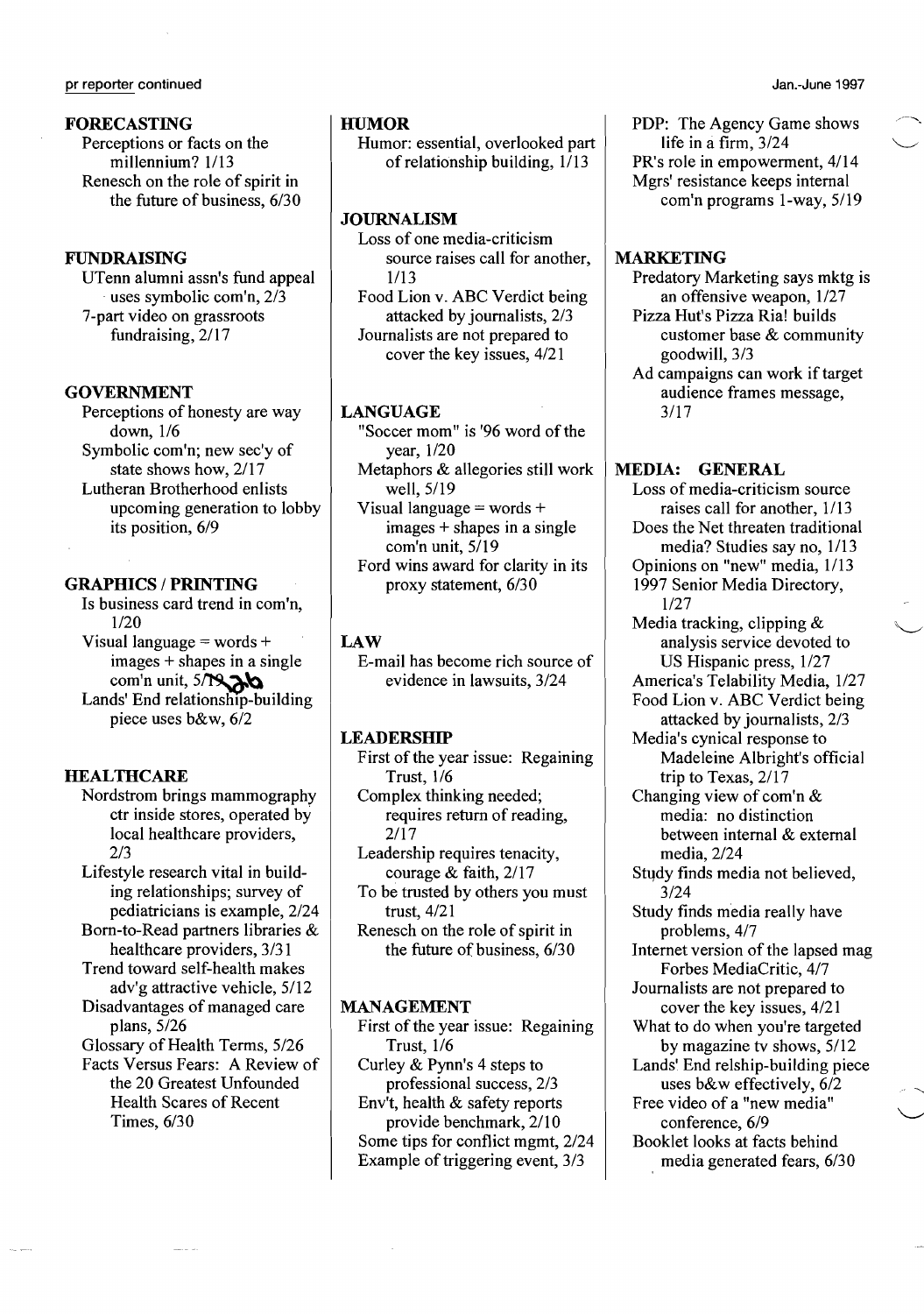Jan.-June 1997

# ~. MULTICULTURALISM / **DIVERSITY**

Media tracking, clipping & analysis service devoted to US Hispanic press, 1/27

# **NONPROFITS**

UTenn alumni assn's fund appeal uses symbolic com'n, 2/3 7-part video on grassroots fundraising, 2/17 Born-to-Read partners libraries & healthcare providers, 3/31 6 things motivate people to volunteer, 4/21

# OPINION LEADERS

People who talk to a lot of people put topics on agendas, 2/3 Lesly's paradigm: how people respond to issues, 5/5 US West's pioneer constituency relations program, 5/5 \...-/ Early user of constituency rels explains its benefits, 5/26

#### PERCEPTION MANAGEMENT

Perceptions of honesty are way down, 1/6 Perceptions or facts on the millennium? 1/13 Facts Versus Fears: A Review of the 20 Greatest Unfounded Health Scares of Recent Times, 6/30

#### PERSUASION

Humor: essential, overlooked part of relationship building, 1/13 6 things motivate people to volunteer, 4/21

# PHILANTHROPY

The Measuring Corporate<br>Citizenship Project, 1/20 Dow & Habitat for Humanity -focused philanthropy, 1/20 Doing what's right pays off on bottom line despite gripes, 3/31

# **PRODUCTIVITY**

New goals for invigorating sagging employee morale, 1/20 Lost productivity due to playing computer games at work, 1/20

### PRSA

New dpr will get his APR, 4/28 Some stats from PRSA on pr, 6/9

## PUBLIC AFFAIRS

National Directory of Corporate Public Affairs 1997, 3/31 PR now veering toward pa, finds study, 4/14

Lutheran Brotherhood enlists upcoming generation to lobby its position, 6/9

## PUBLIC OPINION

Reader responses, 1/13 Earliest recorded use of the phrase "public opinion," 2/3 Lesly's paradigm: how people respond to issues, 5/5

#### PUBLIC RELATIONS: PROFESSION

Evaluation: Is pr ready for metrics? Measuring outputs, reception & response, 1/27 Methodologies for measurement: dipstick research; group meeting surveys,  $1/27$ Developing a strategic com'ns plan builds understanding

among mgrs about importance of function, 2/3 Com'ns process model, 2/3

- Curley & Pynn's 4 steps to
- professional success, 2/3 Important behavior motivators, 2/10
- Public engagement -- another alternative term for pr, 2/10 Council of Public Relations
- Networks has formed, 2/24 PR's role in motivating frontliners

-- a review, 3/3

Getting relationships & other non-financial indicators included in accounting, 3/10

Where Shall I Go To Study Advertising & Public Relations, 4/7

The psychology of customer delight & pr's vital role in it, 4/14

PR now veering toward pa, 4/14

PR's role in empowerment, 4/14

Non-financial indicators can backfire if they become "pr commodity," 4/28

Phil Lesly, "one of the giants of our field," dead at 78, 5/5 How to adapt quality

improvements to pr, 5/12 Generalists may have more

opportunities than specialists in the future, 6/2

Some stats from PRSA on pr, 6/9

Study shows corporate pr execs do counsel CEOs, 6/16 Resource guide to the pr

profession is launched on the Web,6/16

PR fees not that far behind lawyers' fees, 6/16

#### RESEARCH

A Study of Honesty in the Workplace, 1/6 People who go on-line for news also read newspapers or watch tv news, 1/13 New attempt to measure benefit of corporate citizenship, 1/20 Methodologies for measurement: dipstick research; group meeting surveys,  $1/27$ How people feel about voice mail, 1/27 Learning about customer satisfaction from retailers, 2/3 Web hasn't caught on for stock info, 2/10 Frequent users of car phones have more accidents, 2/17 J.D. Power surveys rank customer delight, 2/17 Lifestyle research vital in bldg relationships; survey of pediatricians is example, 2/24